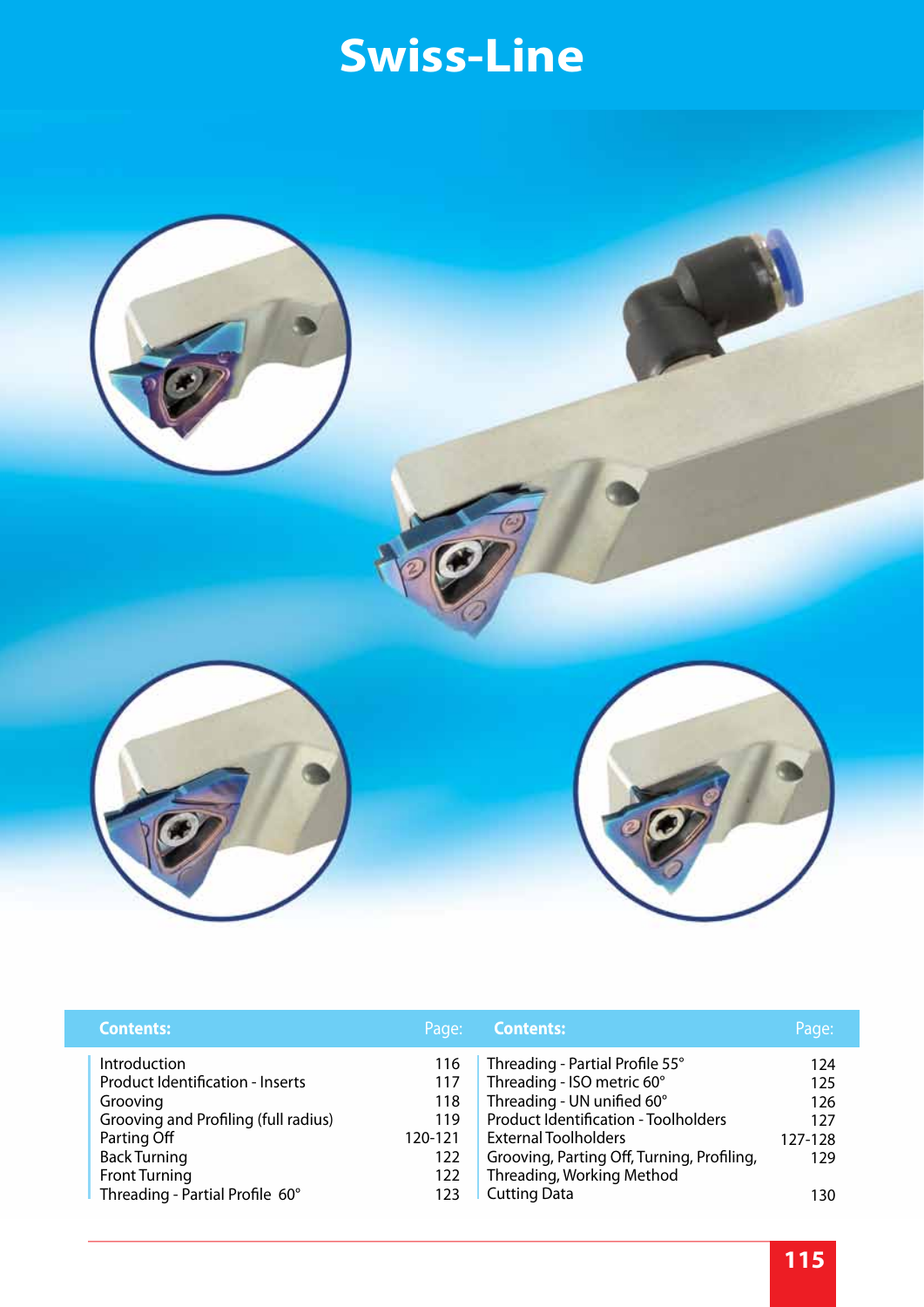

- **Swiss style lathes are becoming a popular alternative to large lathes and machining centers in many companies.**
- **C.P.T. is introducing Swiss line of inserts and toolholders, developed for automatic and Swiss style lathes.**
- **Designed for economic production of parting, grooving, profiling and**   $\bullet$ **chamfering.**

### *Advantages*

**Advanced sub-micron grade (K10-K30) - a combination of strength, toughness, wear resistance and edge sharpness.**

- Grounded cutting edges.
- Advanced and unique PVD triple coating, for high wear and heat resistance.
- For most types of material, including Stainless Steels, Titanium and Super Alloys.



- Three cutting edges.
- The insert can be indexed directly on the machine.
- Internal coolant to the cutting edge.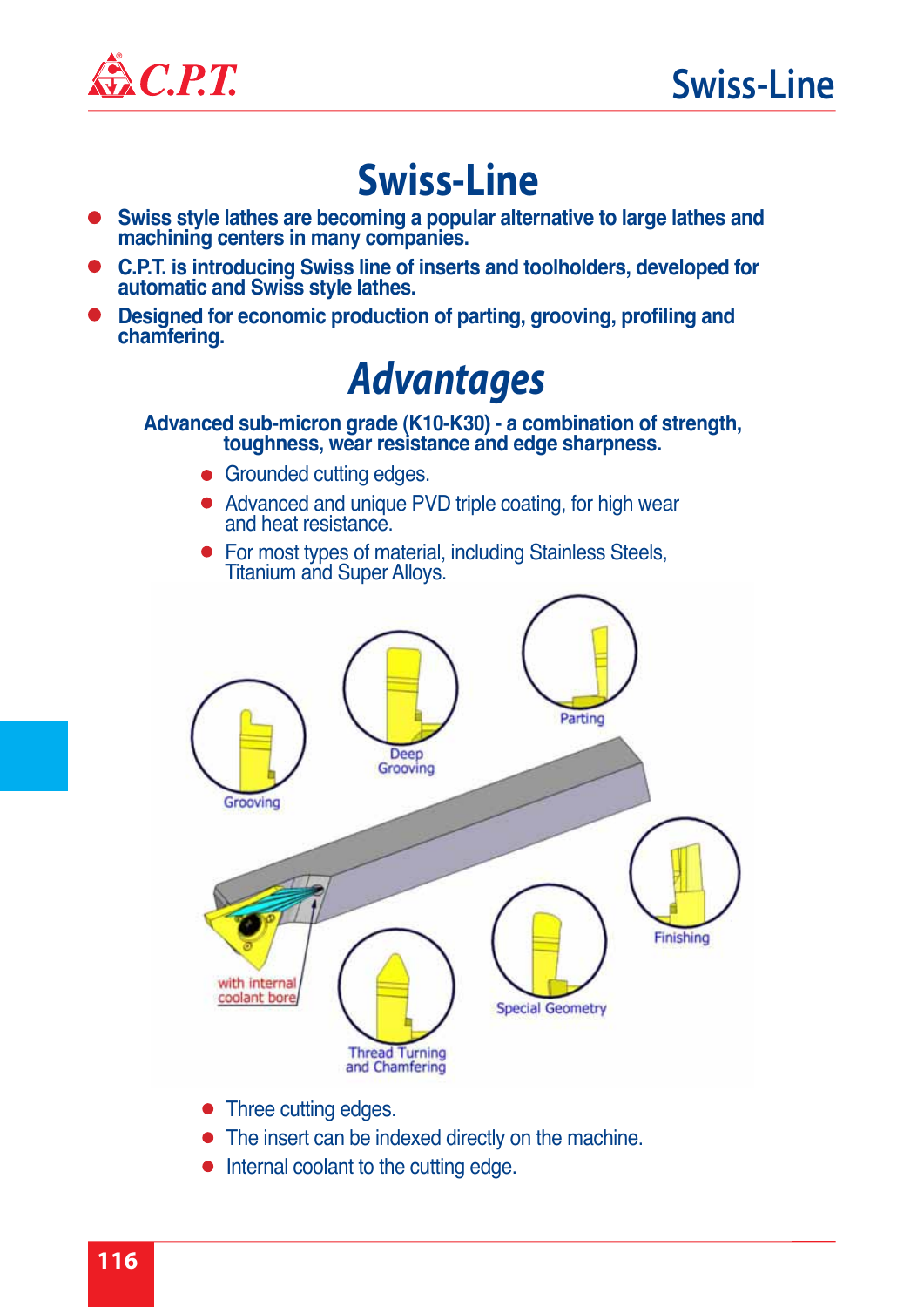

# *Product Identification - Inserts*

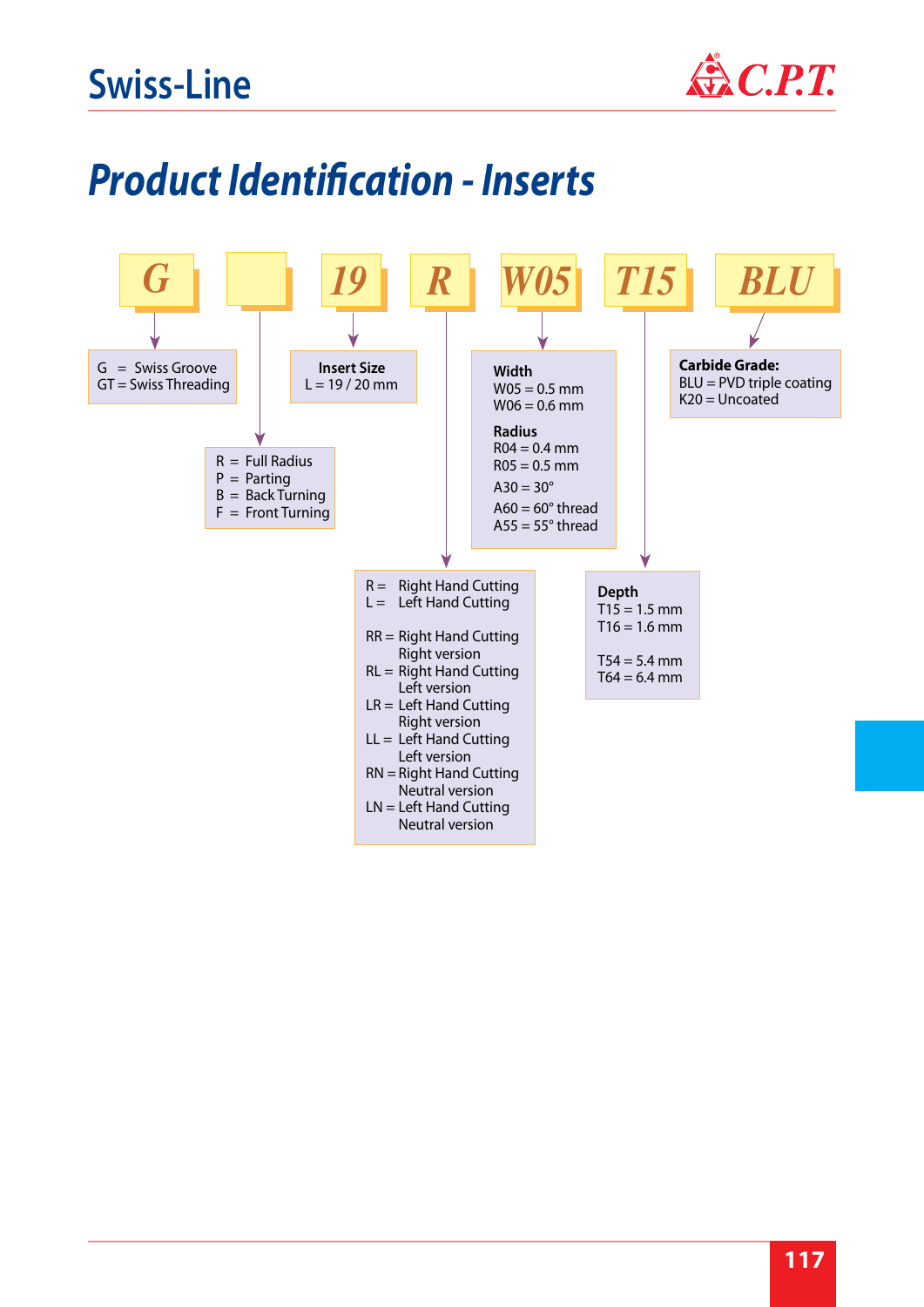

# *Grooving*



### **Right hand cutting**

|    |                                                   | $W \pm 0.02$ | T max | $\overline{R}$ | Feed mm/rev   |               |
|----|---------------------------------------------------|--------------|-------|----------------|---------------|---------------|
|    | <b>Ordering Code</b>                              |              |       |                | Radial        | Axial         |
|    | G <sub>19</sub> R W <sub>05</sub> T <sub>15</sub> | 0.5          | 1.5   | $\Omega$       | $0.01 - 0.06$ | $0.02 - 0.10$ |
|    | G <sub>19</sub> R W <sub>06</sub> T <sub>16</sub> | 0.6          | 1.6   | $\Omega$       | $0.01 - 0.06$ | $0.02 - 0.10$ |
|    | G <sub>19</sub> R W <sub>07</sub> T <sub>17</sub> | 0.75         | 1.7   | $\Omega$       | $0.01 - 0.06$ | $0.02 - 0.10$ |
|    | G19 R W08 T18                                     | 0.8          | 2.0   | 0.05           | $0.01 - 0.06$ | $0.02 - 0.10$ |
| 19 | G <sub>19</sub> R W <sub>10</sub> T <sub>22</sub> | 1.0          | 2.5   | 0.05           | $0.02 - 0.07$ | $0.02 - 0.10$ |
|    | G <sub>19</sub> R W <sub>12</sub> T <sub>24</sub> | 1.2          | 3.0   | 0.05           | $0.02 - 0.07$ | $0.02 - 0.10$ |
|    | G <sub>19</sub> R W <sub>14</sub> T <sub>28</sub> | 1.4          | 3.0   | 0.05           | $0.03 - 0.08$ | $0.02 - 0.10$ |
|    | G19 R W15 T30                                     | 1.5          | 3.0   | 0.05           | $0.03 - 0.08$ | $0.02 - 0.10$ |
|    | G <sub>19</sub> R W <sub>17</sub> T <sub>34</sub> | 1.7          | 4.0   | 0.05           | $0.04 - 0.09$ | $0.02 - 0.20$ |
|    | G <sub>20</sub> R W <sub>20</sub> T <sub>40</sub> | 2.0          | 4.0   | 0.1            | $0.05 - 0.10$ | $0.02 - 0.20$ |
| 20 | G <sub>20</sub> R W <sub>22</sub> T <sub>45</sub> | 2.25         | 5.0   | 0.1            | $0.05 - 0.10$ | $0.02 - 0.20$ |
|    | G <sub>20</sub> R W <sub>25</sub> T <sub>50</sub> | 2.5          | 6.0   | 0.1            | $0.05 - 0.10$ | $0.02 - 0.20$ |
|    | G <sub>20</sub> R W <sub>30</sub> T <sub>60</sub> | 3.0          | 6.0   | 0.1            | $0.05 - 0.10$ | $0.02 - 0.20$ |

|                     | <b>Ordering Code</b>                              |              |       | $\overline{R}$ | Feed mm/rev   |                                                                                                                                               |  |  |  |
|---------------------|---------------------------------------------------|--------------|-------|----------------|---------------|-----------------------------------------------------------------------------------------------------------------------------------------------|--|--|--|
|                     |                                                   | $W \pm 0.02$ | T max |                | Radial        | Axial<br>$0.01 - 0.06$<br>$0.02 - 0.10$<br>$0.01 - 0.06$<br>$0.02 - 0.10$<br>$0.01 - 0.06$<br>$0.02 - 0.10$<br>$0.01 - 0.06$<br>$0.02 - 0.10$ |  |  |  |
|                     | G <sub>19</sub> L W <sub>05</sub> T <sub>15</sub> | 0.5          | 1.5   | 0              |               |                                                                                                                                               |  |  |  |
|                     | G <sub>19</sub> L W <sub>06</sub> T <sub>16</sub> | 0.6          | 1.6   | $\mathbf{0}$   |               |                                                                                                                                               |  |  |  |
|                     | G19 L W07 T17                                     | 0.75         | 1.7   | $\Omega$       |               |                                                                                                                                               |  |  |  |
|                     | G <sub>19</sub> L W <sub>08</sub> T <sub>18</sub> | 0.8          | 2.0   | 0.05           |               |                                                                                                                                               |  |  |  |
| 19<br>G19 L W10 T22 |                                                   | 1.0          | 2.5   | 0.05           | $0.02 - 0.07$ | $0.02 - 0.10$                                                                                                                                 |  |  |  |
|                     | G19 L W12 T24                                     | 1.2          | 3.0   | 0.05           | $0.02 - 0.07$ | $0.02 - 0.10$                                                                                                                                 |  |  |  |
|                     | G <sub>19</sub> L W <sub>14</sub> T <sub>28</sub> | 1.4          | 3.0   | 0.05           | $0.03 - 0.08$ | $0.02 - 0.10$                                                                                                                                 |  |  |  |
|                     | G19 L W15 T30                                     | 1.5          | 3.0   | 0.05           | $0.03 - 0.08$ | $0.02 - 0.10$                                                                                                                                 |  |  |  |
|                     | G <sub>19</sub> L W <sub>17</sub> T <sub>34</sub> | 1.7          | 4.0   | 0.05           | $0.04 - 0.09$ | $0.02 - 0.20$                                                                                                                                 |  |  |  |
|                     | G20 L W20 T40                                     | 2.0          | 4.0   | 0.1            | $0.05 - 0.10$ | $0.02 - 0.20$                                                                                                                                 |  |  |  |
| 20                  | G <sub>20</sub> L W <sub>22</sub> T <sub>45</sub> | 2.25         | 5.0   | 0.1            | $0.05 - 0.10$ | $0.02 - 0.20$                                                                                                                                 |  |  |  |
|                     | G <sub>20</sub> L W <sub>25</sub> T <sub>50</sub> | 2.5          | 6.0   | 0.1            | $0.05 - 0.10$ | $0.02 - 0.20$                                                                                                                                 |  |  |  |
|                     | G <sub>20</sub> L W <sub>30</sub> T <sub>60</sub> | 3.0          | 6.0   | 0.1            | $0.05 - 0.10$ | $0.02 - 0.20$                                                                                                                                 |  |  |  |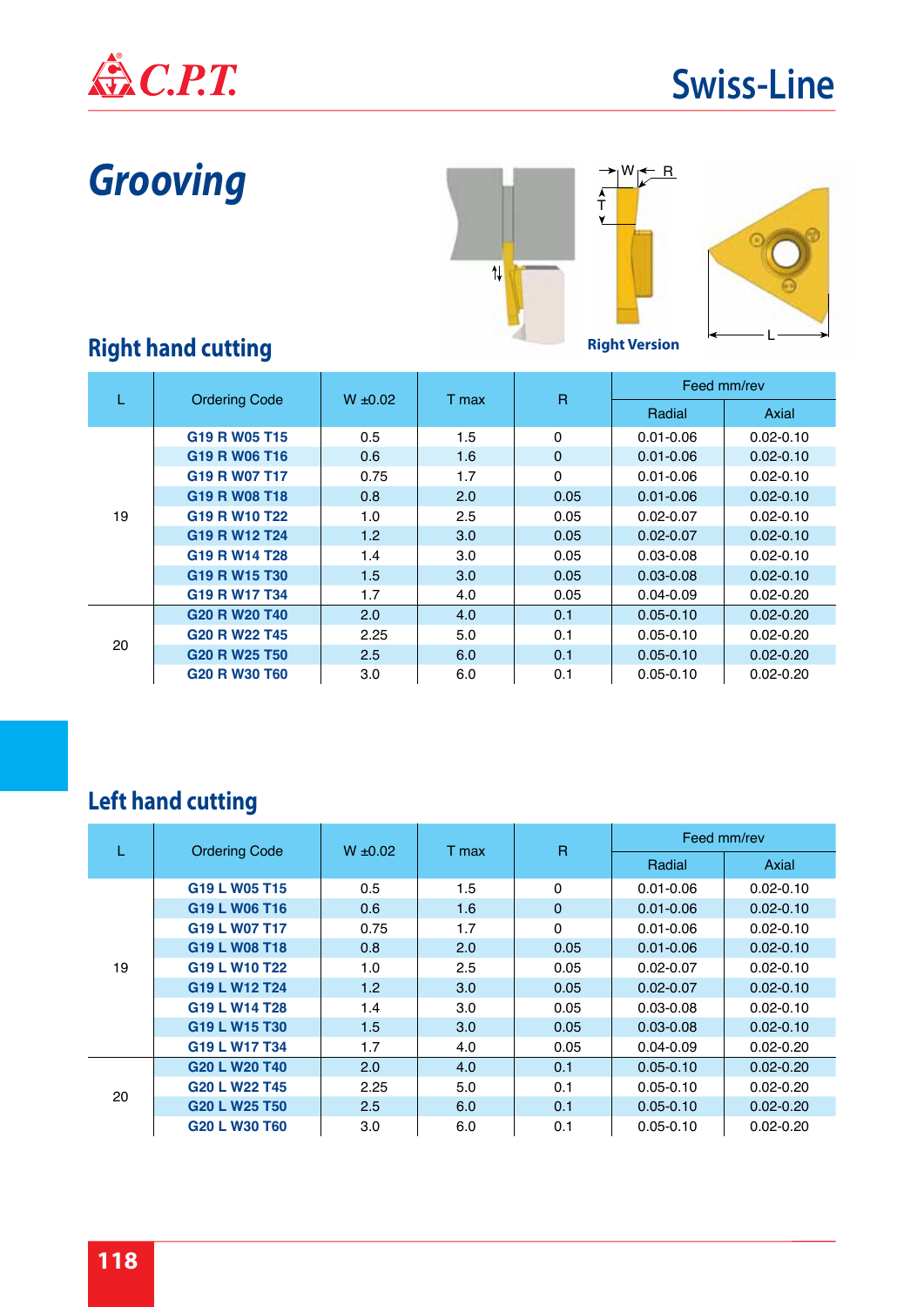

# *Grooving and Profiling (full radius)*





#### **Right hand cutting**

|    | <b>Ordering Code</b><br>$R \pm 0.03$               |      |       | Feed mm/rev   |               |  |
|----|----------------------------------------------------|------|-------|---------------|---------------|--|
|    |                                                    |      | T max | Radial        | Axial         |  |
|    | GR <sub>19</sub> R R <sub>02</sub> T <sub>15</sub> | 0.25 | 1.5   | $0.01 - 0.06$ | $0.02 - 0.10$ |  |
|    | GR <sub>19</sub> R R <sub>04</sub> T <sub>18</sub> | 0.40 | 2.0   | $0.01 - 0.06$ | $0.02 - 0.10$ |  |
| 19 | <b>GR19 R R05 T22</b>                              | 0.50 | 2.5   | $0.02 - 0.07$ | $0.02 - 0.10$ |  |
|    | GR19 R R06 T26                                     | 0.60 | 3.0   | $0.02 - 0.07$ | $0.02 - 0.10$ |  |
|    | GR <sub>19</sub> R R <sub>08</sub> T <sub>33</sub> | 0.80 | 3.5   | $0.04 - 0.09$ | $0.02 - 0.20$ |  |
|    | <b>GR19 R R10 T40</b>                              | 1.00 | 4.0   | $0.05 - 0.10$ | $0.02 - 0.20$ |  |
|    | <b>GR20 R R12 T50</b>                              | 1.25 | 6.0   | $0.05 - 0.10$ | $0.02 - 0.20$ |  |
| 20 | <b>GR20 R R15 T60</b>                              | 1.50 | 6.0   | $0.05 - 0.10$ | $0.02 - 0.20$ |  |

|    |                                                    | $R \pm 0.03$ |       | Feed mm/rev   |               |  |
|----|----------------------------------------------------|--------------|-------|---------------|---------------|--|
|    | <b>Ordering Code</b>                               |              | T max | Radial        | Axial         |  |
|    | GR <sub>19</sub> L R <sub>02</sub> T <sub>15</sub> | 0.25         | 1.5   | $0.01 - 0.06$ | $0.02 - 0.10$ |  |
|    | <b>GR19 L R04 T18</b>                              | 0.40         | 2.0   | $0.01 - 0.06$ | $0.02 - 0.10$ |  |
| 19 | <b>GR19 L R05 T22</b>                              | 0.50         | 2.5   | $0.02 - 0.07$ | $0.02 - 0.10$ |  |
|    | <b>GR19 L R06 T26</b>                              | 0.60         | 3.0   | $0.02 - 0.07$ | $0.02 - 0.10$ |  |
|    | <b>GR19 L R08 T33</b>                              | 0.80         | 3.5   | $0.04 - 0.09$ | $0.02 - 0.20$ |  |
|    | GR19 L R10 T40                                     | 1.00         | 4.0   | $0.05 - 0.10$ | $0.02 - 0.20$ |  |
| 20 | <b>GR20 L R12 T50</b>                              | 1.25         | 6.0   | $0.05 - 0.10$ | $0.02 - 0.20$ |  |
|    | <b>GR20 L R15 T60</b>                              | 1.50         | 6.0   | $0.05 - 0.10$ | $0.02 - 0.20$ |  |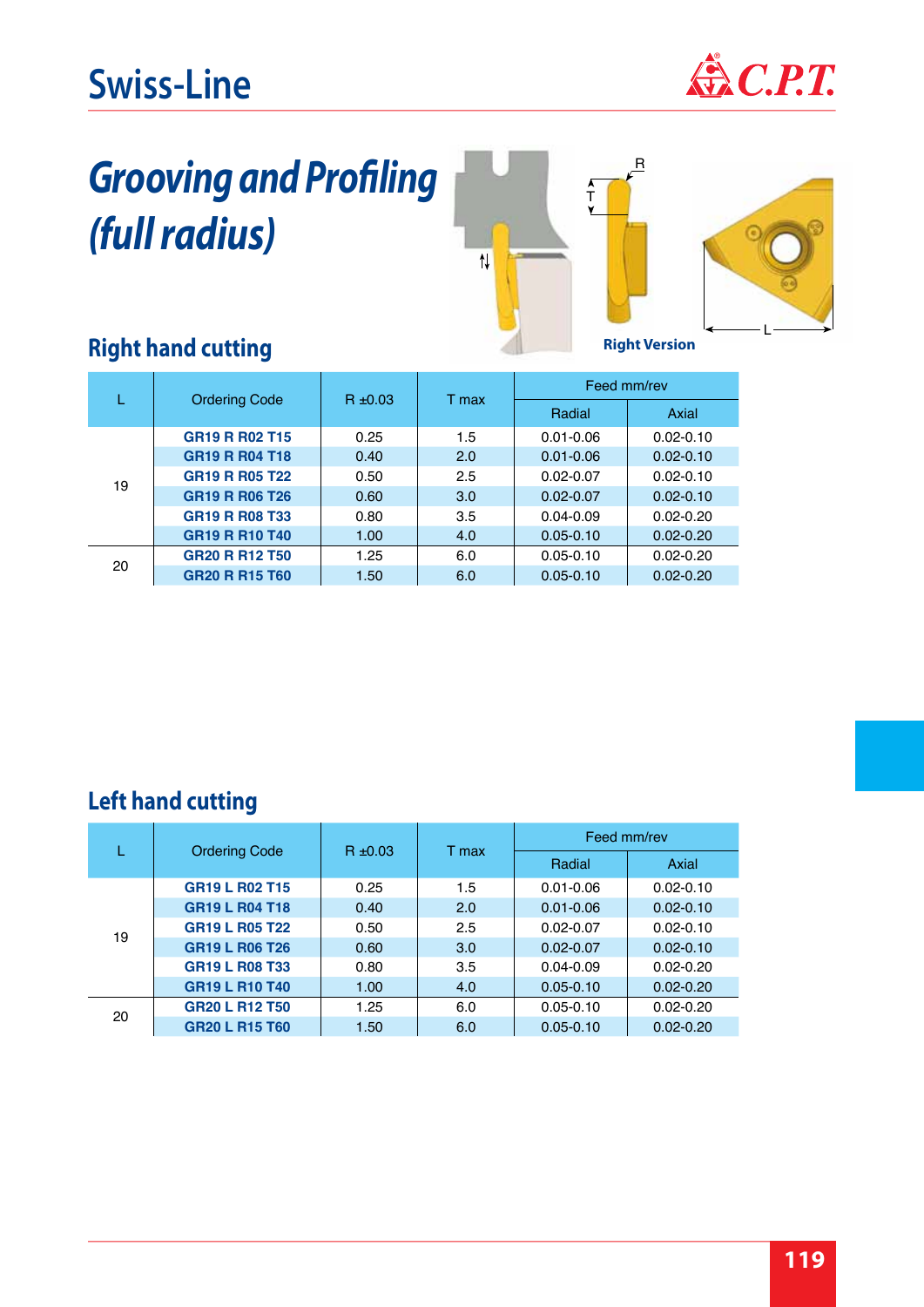

# *Parting Off*



#### **Right hand cutting**

|    | <b>Ordering Code</b>   | W   | $\alpha^{\rm o}$ | T max | Feed mm/rev<br>Radial |
|----|------------------------|-----|------------------|-------|-----------------------|
|    | <b>GP19 RR W10 T54</b> | 1.0 | 15               | 5.4   | $0.02 - 0.09$         |
|    | <b>GP19 RL W10 T54</b> | 1.0 | 15               | 5.4   | $0.02 - 0.09$         |
| 19 | <b>GP19 RN W10 T54</b> | 1.0 | 0                | 5.4   | $0.02 - 0.09$         |
|    | <b>GP19 RR W12 T54</b> | 1.2 | 15               | 5.4   | $0.02 - 0.09$         |
|    | <b>GP19 RL W12 T54</b> | 1.2 | 15               | 5.4   | $0.02 - 0.09$         |
|    | <b>GP19 RN W12 T54</b> | 1.2 | 0                | 5.4   | $0.02 - 0.09$         |
|    | <b>GP20 RR W15 T64</b> | 1.5 | 15               | 6.4   | $0.04 - 0.10$         |
|    | <b>GP20 RL W15 T64</b> | 1.5 | 15               | 6.4   | $0.04 - 0.10$         |
|    | <b>GP20 RN W15 T64</b> | 1.5 | 0                | 6.4   | $0.04 - 0.10$         |
|    | <b>GP20 RR W18 T64</b> | 1.8 | 15               | 6.4   | $0.04 - 0.10$         |
|    | <b>GP20 RL W18 T64</b> | 1.8 | 15               | 6.4   | $0.04 - 0.10$         |
|    | <b>GP20 RN W18 T64</b> | 1.8 | 0                | 6.4   | $0.04 - 0.10$         |
|    | <b>GP20 RR W20 T64</b> | 2.0 | 15               | 6.4   | $0.05 - 0.12$         |
| 20 | <b>GP20 RL W20 T64</b> | 2.0 | 15               | 6.4   | $0.05 - 0.12$         |
|    | <b>GP20 RN W20 T64</b> | 2.0 | 0                | 6.4   | $0.05 - 0.12$         |
|    | <b>GP20 RR W25 T64</b> | 2.5 | 15               | 6.4   | $0.05 - 0.12$         |
|    | <b>GP20 RL W25 T64</b> | 2.5 | 15               | 6.4   | $0.05 - 0.12$         |
|    | <b>GP20 RN W25 T64</b> | 2.5 | 0                | 6.4   | $0.05 - 0.12$         |
|    | <b>GP20 RR W30 T64</b> | 3.0 | 15               | 6.4   | $0.05 - 0.12$         |
|    | <b>GP20 RL W30 T64</b> | 3.0 | 15               | 6.4   | $0.05 - 0.12$         |
|    | <b>GP20 RN W30 T64</b> | 3.0 | 0                | 6.4   | $0.05 - 0.12$         |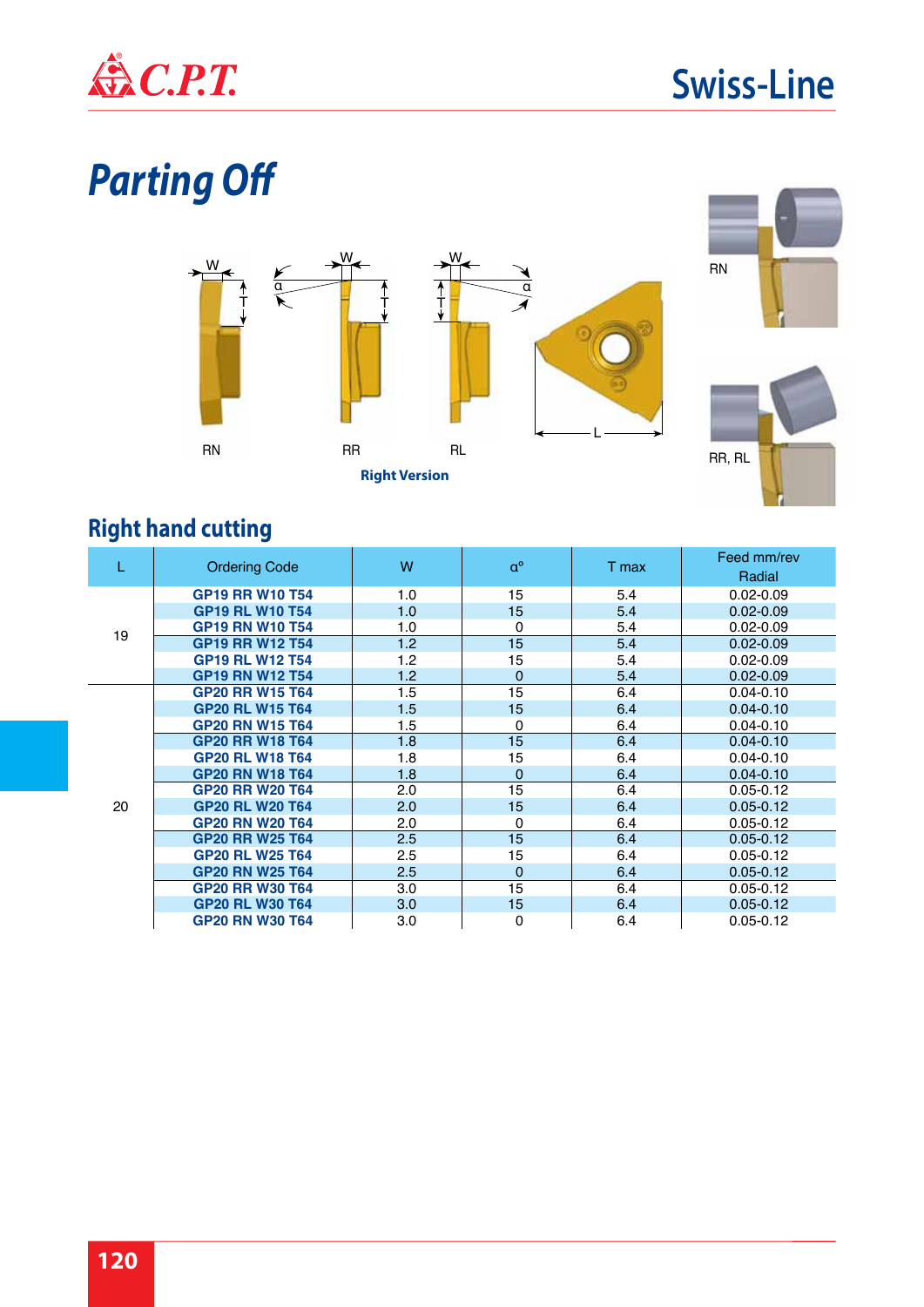

# *Parting Off*



| L  | <b>Ordering Code</b>   | W   | $\alpha^{\rm o}$ | T max | Feed mm/rev<br>Radial |
|----|------------------------|-----|------------------|-------|-----------------------|
|    | <b>GP19 LR W10 T54</b> | 1.0 | 15               | 5.4   | $0.02 - 0.09$         |
|    | <b>GP19 LL W10 T54</b> | 1.0 | 15               | 5.4   | $0.02 - 0.09$         |
| 19 | <b>GP19 LN W10 T54</b> | 1.0 | 0                | 5.4   | $0.02 - 0.09$         |
|    | <b>GP19 LR W12 T54</b> | 1.2 | 15               | 5.4   | $0.02 - 0.09$         |
|    | <b>GP19 LL W12 T54</b> | 1.2 | 15               | 5.4   | $0.02 - 0.09$         |
|    | <b>GP19 LN W12 T54</b> | 1.2 | $\mathbf 0$      | 5.4   | $0.02 - 0.09$         |
|    | <b>GP20 LR W15 T64</b> | 1.5 | 15               | 6.4   | $0.04 - 0.10$         |
|    | <b>GP20 LL W15 T64</b> | 1.5 | 15               | 6.4   | $0.04 - 0.10$         |
|    | <b>GP20 LN W15 T64</b> | 1.5 | 0                | 6.4   | $0.04 - 0.10$         |
|    | <b>GP20 LR W18 T64</b> | 1.8 | 15               | 6.4   | $0.04 - 0.10$         |
|    | <b>GP20 LL W18 T64</b> | 1.8 | 15               | 6.4   | $0.04 - 0.10$         |
|    | <b>GP20 LN W18 T64</b> | 1.8 | $\overline{0}$   | 6.4   | $0.04 - 0.10$         |
|    | <b>GP20 LR W20 T64</b> | 2.0 | 15               | 6.4   | $0.05 - 0.12$         |
| 20 | <b>GP20 LL W20 T64</b> | 2.0 | 15               | 6.4   | $0.05 - 0.12$         |
|    | <b>GP20 LN W20 T64</b> | 2.0 | $\mathbf 0$      | 6.4   | $0.05 - 0.12$         |
|    | <b>GP20 LR W25 T64</b> | 2.5 | 15               | 6.4   | $0.05 - 0.12$         |
|    | <b>GP20 LL W25 T64</b> | 2.5 | 15               | 6.4   | $0.05 - 0.12$         |
|    | <b>GP20 LN W25 T64</b> | 2.5 | $\mathbf 0$      | 6.4   | $0.05 - 0.12$         |
|    | <b>GP20 LR W30 T64</b> | 3.0 | 15               | 6.4   | $0.05 - 0.12$         |
|    | <b>GP20 LL W30 T64</b> | 3.0 | 15               | 6.4   | $0.05 - 0.12$         |
|    | <b>GP20 LN W30 T64</b> | 3.0 | 0                | 6.4   | $0.05 - 0.12$         |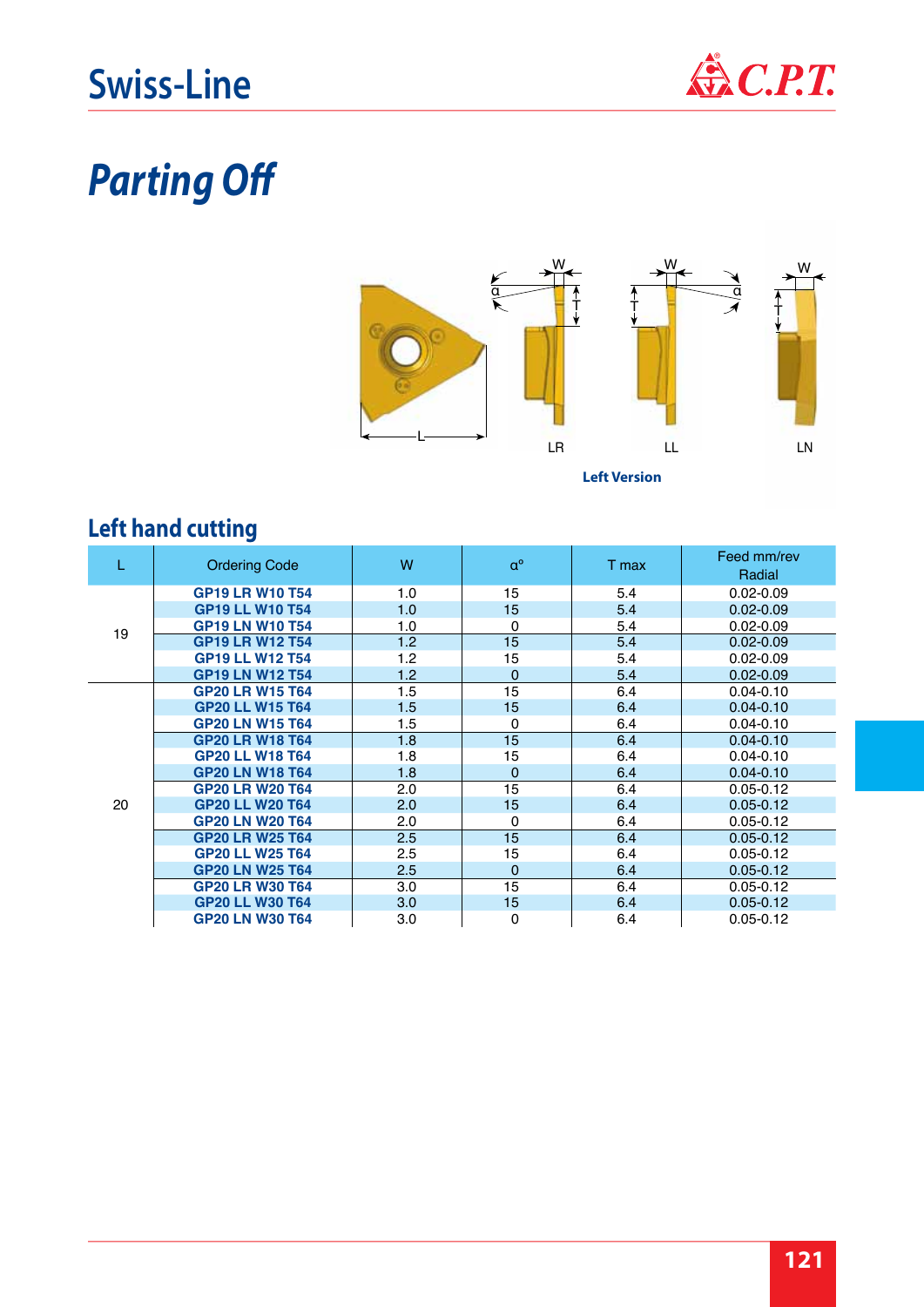

# *Back Turning*





### **Right hand cutting**

|    | <b>Ordering Code</b> | $a^{\circ}$ | ß° | R   | W   |     | в   |     | Feed<br>mm/rev |
|----|----------------------|-------------|----|-----|-----|-----|-----|-----|----------------|
| 19 | <b>GB19 RA30</b>     | 30          | 12 | 0.1 | 3.4 | 4.3 | 0.5 | 5.4 | $0.05 - 0.15$  |
| 20 | <b>GB20 RA30</b>     | 30          | 12 | 0.1 | 3.4 | 4.3 | 0.5 | 6.4 | $0.05 - 0.15$  |

#### **Left hand cutting**

|    | <b>Ordering Code</b> | $\alpha^{\rm o}$ | B° |     | W   |     | B   |     | Feed<br>mm/rev |
|----|----------------------|------------------|----|-----|-----|-----|-----|-----|----------------|
| 19 | <b>GB19 LA30</b>     | 30               | 12 | 0.1 | 3.4 | 4.3 | 0.5 | 5.4 | $0.05 - 0.15$  |
| 20 | <b>GB20 L A30</b>    | 30               | 12 | 0.1 | 3.4 | 4.3 | 0.5 | 6.4 | $0.05 - 0.15$  |

# *Front Turning*

#### **Right hand cutting**

|    | <b>Ordering Code</b> |     | Feed<br>mm/rev |
|----|----------------------|-----|----------------|
| 19 | <b>GF19 R T54</b>    | 5.4 | $0.05 - 0.15$  |
| 20 | <b>GF20 R T64</b>    | 6.4 | $0.05 - 0.15$  |

#### **Left hand cutting**

|    | <b>Ordering Code</b> |     | Feed<br>mm/rev |
|----|----------------------|-----|----------------|
| 19 | <b>GF19 L T54</b>    | 5.4 | $0.05 - 0.15$  |
| 20 | <b>GF20 L T64</b>    | 6.4 | $0.05 - 0.15$  |





**Right Version**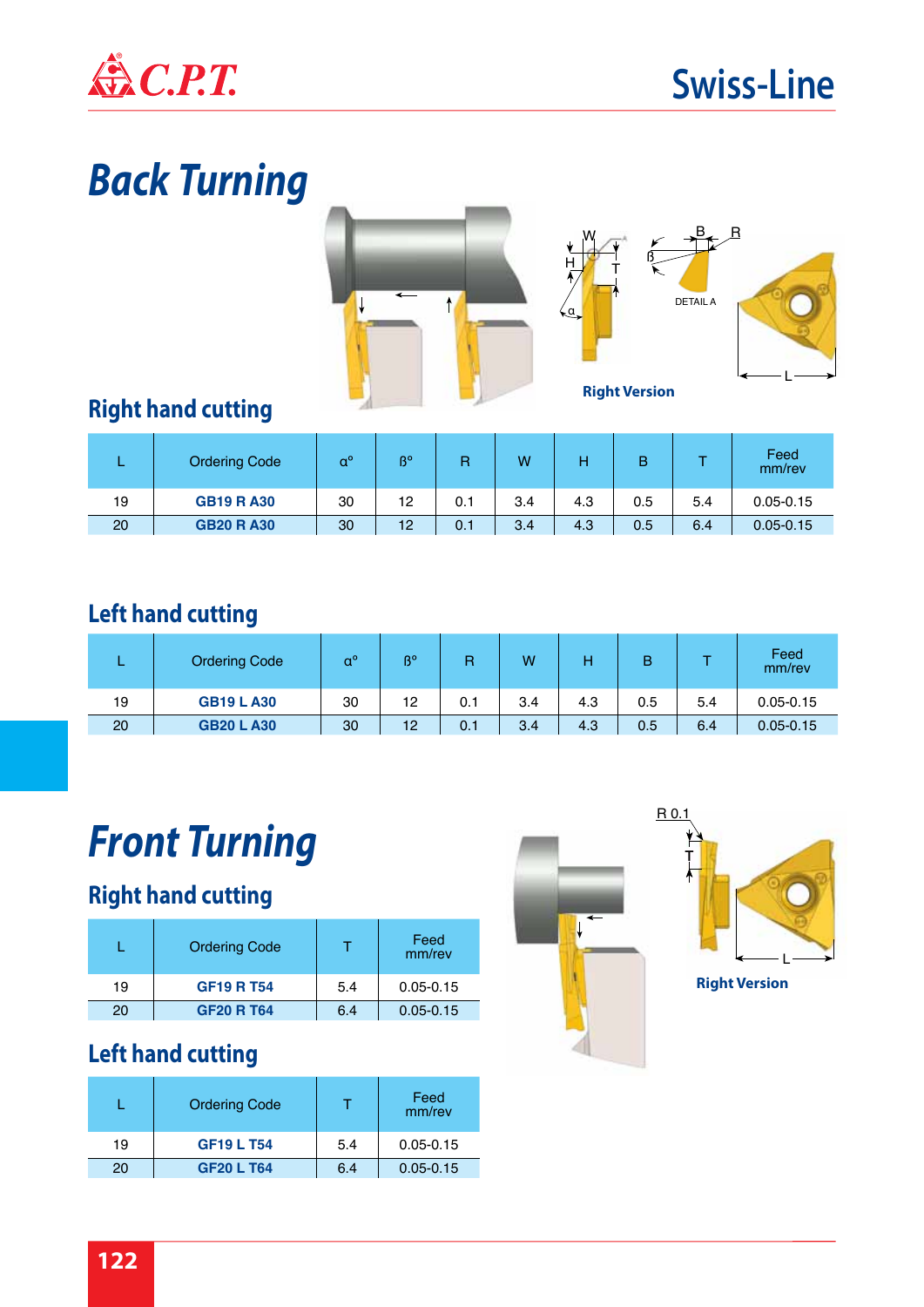

# *Threading - Partial Profile 60°* **External Thread**





Y

#### **Right hand cutting**

|    | <sub>mm</sub> | <b>TPI</b> | <b>Ordering Code</b> | х   |     |
|----|---------------|------------|----------------------|-----|-----|
|    | $0.5 - 1.5$   | 48-16      | <b>GT19 R A60</b>    | 2.8 | 1.1 |
| 19 | $1.75 - 3.0$  | $14 - 8$   | <b>GT19 R G60</b>    | 2.8 | 1.7 |
|    | $0.5 - 3.0$   | 48-8       | <b>GT19 R AG60</b>   | 2.8 |     |

|    | <sub>mm</sub> | TPI    | <b>Ordering Code</b> |     |     |
|----|---------------|--------|----------------------|-----|-----|
|    | $0.5 - 1.5$   | 48-16  | <b>GT19 L A60</b>    | 2.8 | 1.1 |
| 19 | $1.75 - 3.0$  | $14-8$ | <b>GT19 L G60</b>    | 2.8 | 1.7 |
|    | $0.5 - 3.0$   | 48-8   | <b>GT19 L AG60</b>   | 2.8 |     |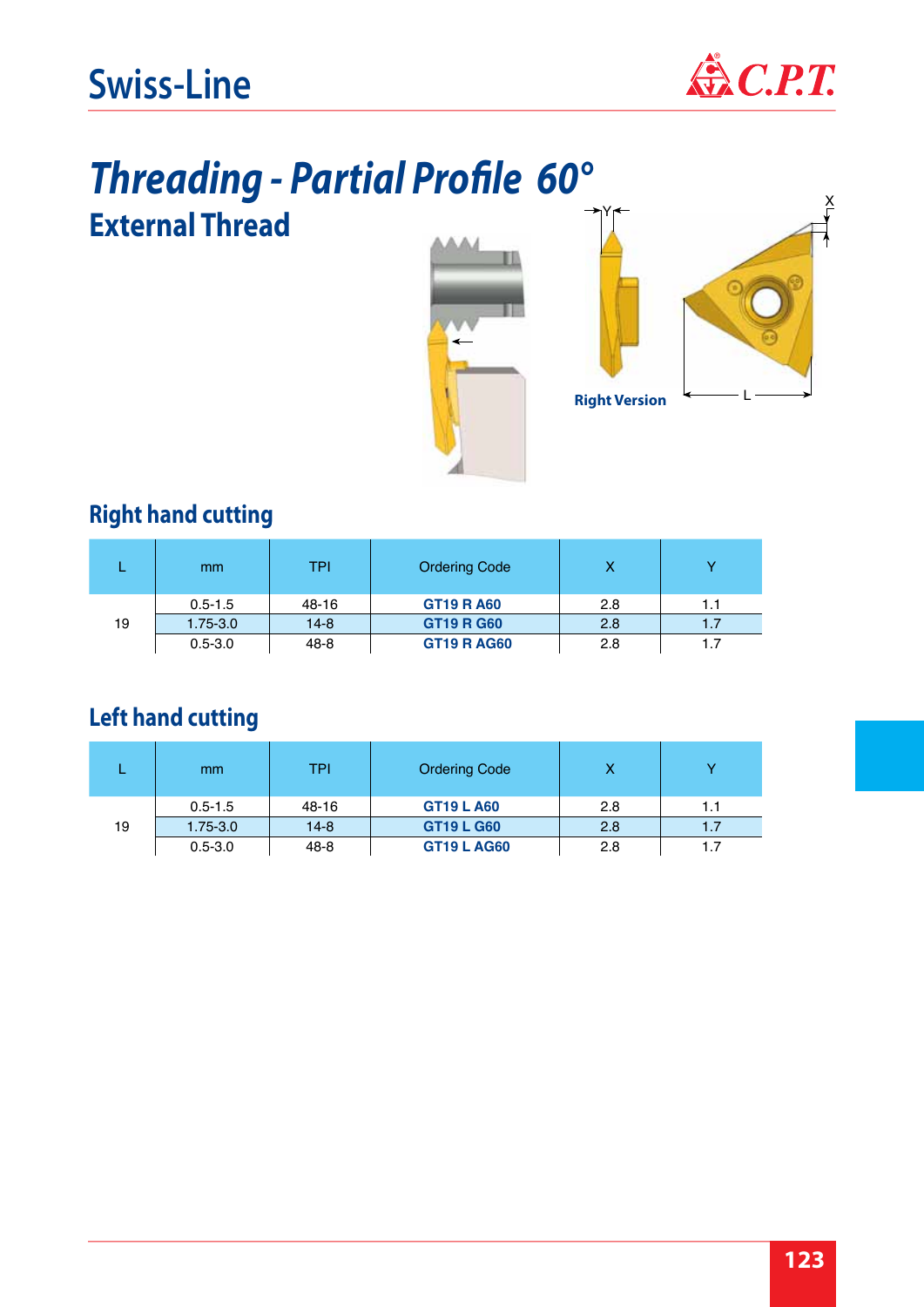

# *Threading - Partial Profile 55°* **External Thread**





#### **Right hand cutting**

|    | <sub>mm</sub> | TPI      | <b>Ordering Code</b> | x   |     |
|----|---------------|----------|----------------------|-----|-----|
|    | $0.5 - 1.5$   | 48-16    | <b>GT19 R A55</b>    | 2.8 | 1.0 |
| 19 | $1.75 - 3.0$  | $14 - 8$ | <b>GT19 R G55</b>    | 2.8 | 1.7 |
|    | $0.5 - 3.0$   | 48-8     | <b>GT19 R AG55</b>   | 2.8 |     |

|    | <sub>mm</sub> | <b>TPI</b> | <b>Ordering Code</b> |     |     |
|----|---------------|------------|----------------------|-----|-----|
|    | $0.5 - 1.5$   | 48-16      | <b>GT19 L A55</b>    | 2.8 | 1.0 |
| 19 | $1.75 - 3.0$  | $14 - 8$   | <b>GT19 L G55</b>    | 2.8 |     |
|    | $0.5 - 3.0$   | 48-8       | <b>GT19 L AG55</b>   | 2.8 |     |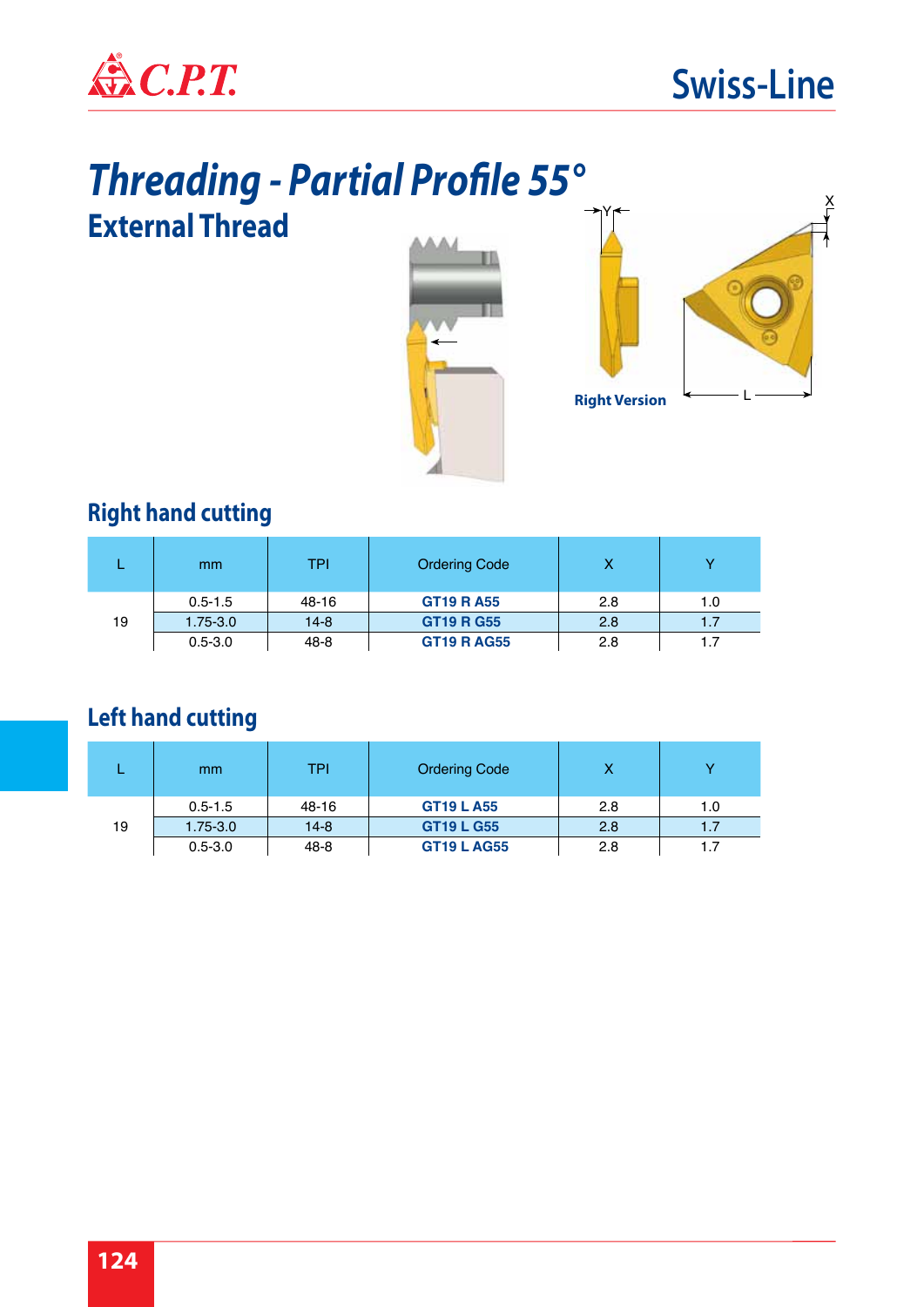

### *Threading - ISO metric 60°* **External Thread**





### **Right hand cutting**

|    | mm   | <b>Ordering Code</b> | x   | v   |
|----|------|----------------------|-----|-----|
|    | 0.5  | GT19 R 0.5 ISO       | 2.8 | 0.6 |
|    | 0.7  | GT19 R 0.7 ISO       | 2.8 | 0.7 |
|    | 0.75 | GT19 R 0.75 ISO      | 2.8 | 0.7 |
| 19 | 0.8  | GT19 R 0.8 ISO       | 2.8 | 0.7 |
|    | 1.0  | GT19 R 1.0 ISO       | 2.8 | 0.8 |
|    | 1.25 | GT19 R 1.25 ISO      | 2.8 | 1.0 |
|    | 1.5  | GT19 R 1.5 ISO       | 2.8 | 1.1 |
|    | 1.75 | GT19 R 1.75 ISO      | 2.8 | 1.3 |

|    | mm   | <b>Ordering Code</b>   | X   | Y   |
|----|------|------------------------|-----|-----|
|    | 0.5  | GT19 L 0.5 ISO         | 2.8 | 0.6 |
|    | 0.7  | GT19 L 0.7 ISO         | 2.8 | 0.7 |
|    | 0.75 | GT19 L 0.75 ISO        | 2.8 | 0.7 |
| 19 | 0.8  | GT19 L 0.8 ISO         | 2.8 | 0.7 |
|    | 1.0  | GT19 L 1.0 ISO         | 2.8 | 0.8 |
|    | 1.25 | GT19 L 1.25 ISO        | 2.8 | 1.0 |
|    | 1.5  | GT19 L 1.5 ISO         | 2.8 | 1.1 |
|    | 1.75 | <b>GT19 L 1.75 ISO</b> | 2.8 | 1.3 |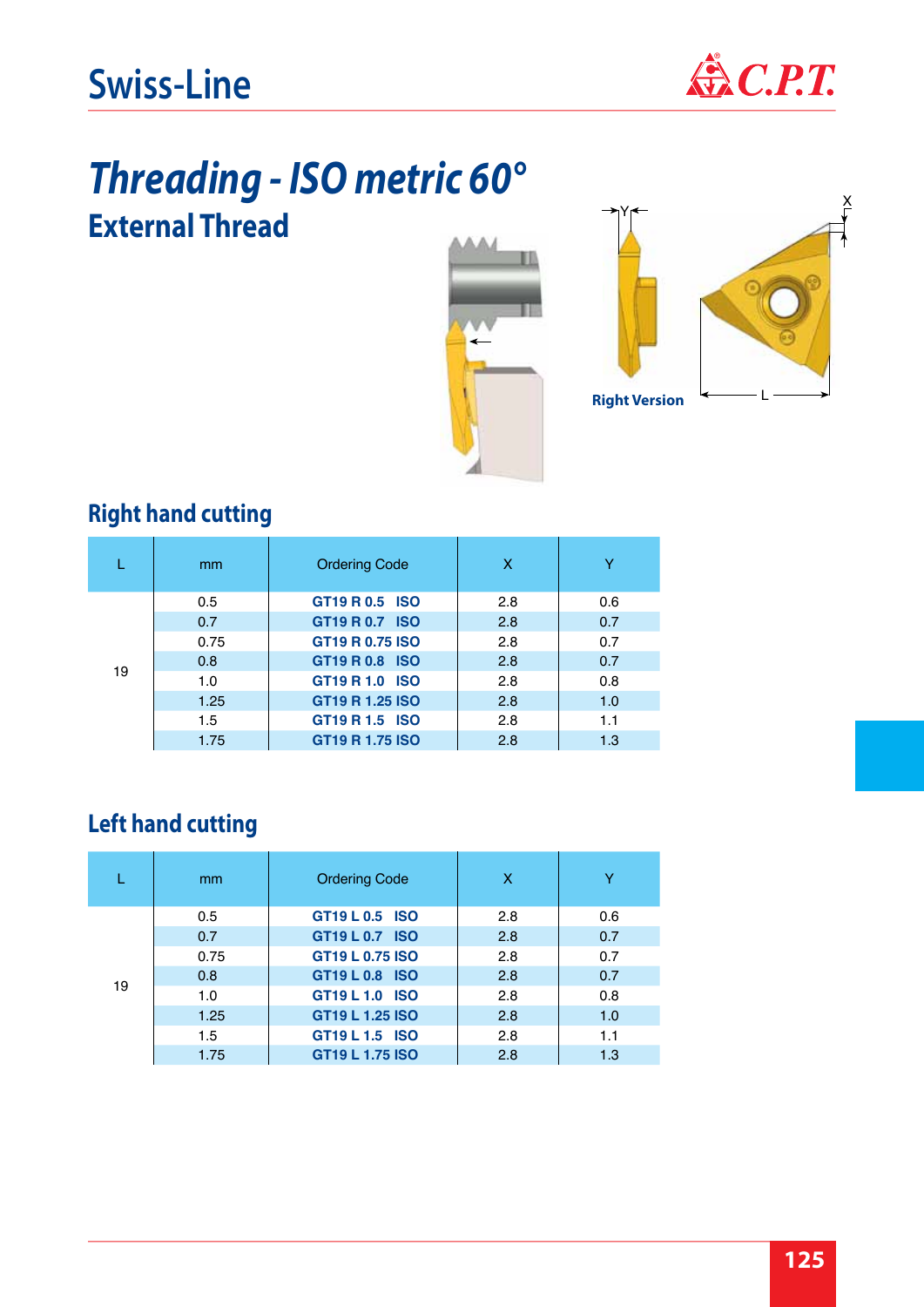

# *Threading - UN unified 60°* **External Thread**





#### **Right hand cutting**

|    | TPI | <b>Ordering Code</b> | x   | v   |
|----|-----|----------------------|-----|-----|
| 19 | 72  | <b>GT19 R 72UN</b>   | 2.8 | 0.4 |
|    | 56  | <b>GT19 R 56UN</b>   | 2.8 | 0.6 |
|    | 40  | <b>GT19 R 40UN</b>   | 2.8 | 0.7 |
|    | 32  | <b>GT19 R 32UN</b>   | 2.8 | 0.7 |
|    | 24  | <b>GT19 R 24UN</b>   | 2.8 | 0.8 |
|    | 20  | <b>GT19 R 20UN</b>   | 2.8 | 1.0 |

|    | <b>TPI</b> | <b>Ordering Code</b> | х   | v   |
|----|------------|----------------------|-----|-----|
|    | 72         | <b>GT19 L 72UN</b>   | 2.8 | 0.4 |
|    | 56         | <b>GT19 L 56UN</b>   | 2.8 | 0.6 |
|    | 40         | <b>GT19 L 40UN</b>   | 2.8 | 0.7 |
| 19 | 32         | <b>GT19 L 32UN</b>   | 2.8 | 0.7 |
|    | 24         | <b>GT19 L 24UN</b>   | 2.8 | 0.8 |
|    | 20         | <b>GT19 L 20UN</b>   | 2.8 | 1.0 |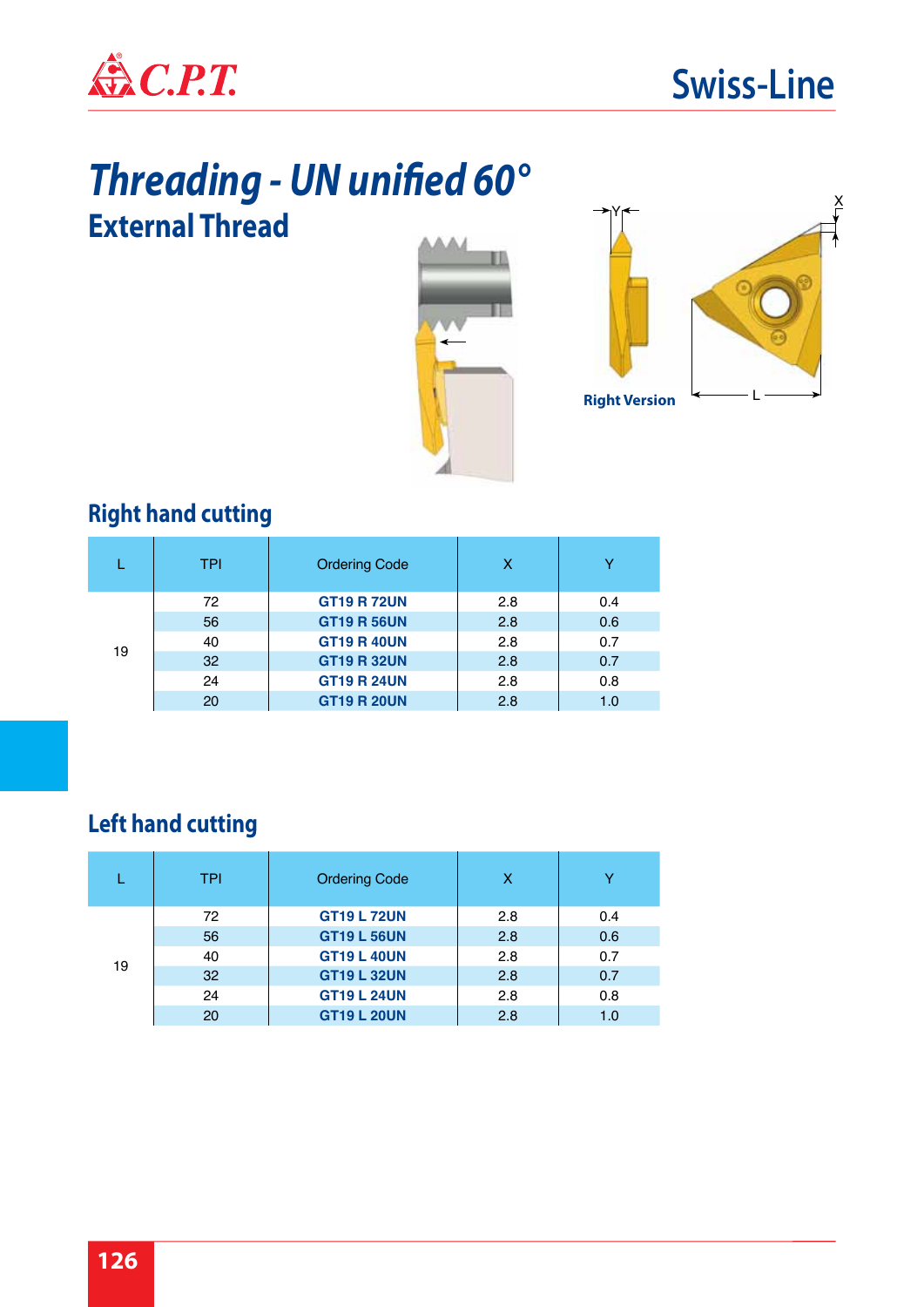

# *Product Identification - Toolholders*



### **External Toolholders**

- **Coolant through toolholders, for external turning in Swiss style lathes.**
- **The high pressure coolant is directed towards the insert cutting edge in order to evacuate the chips created and avoid build up edge.**
- **Including a coolant connector for a quick setup on the machine.**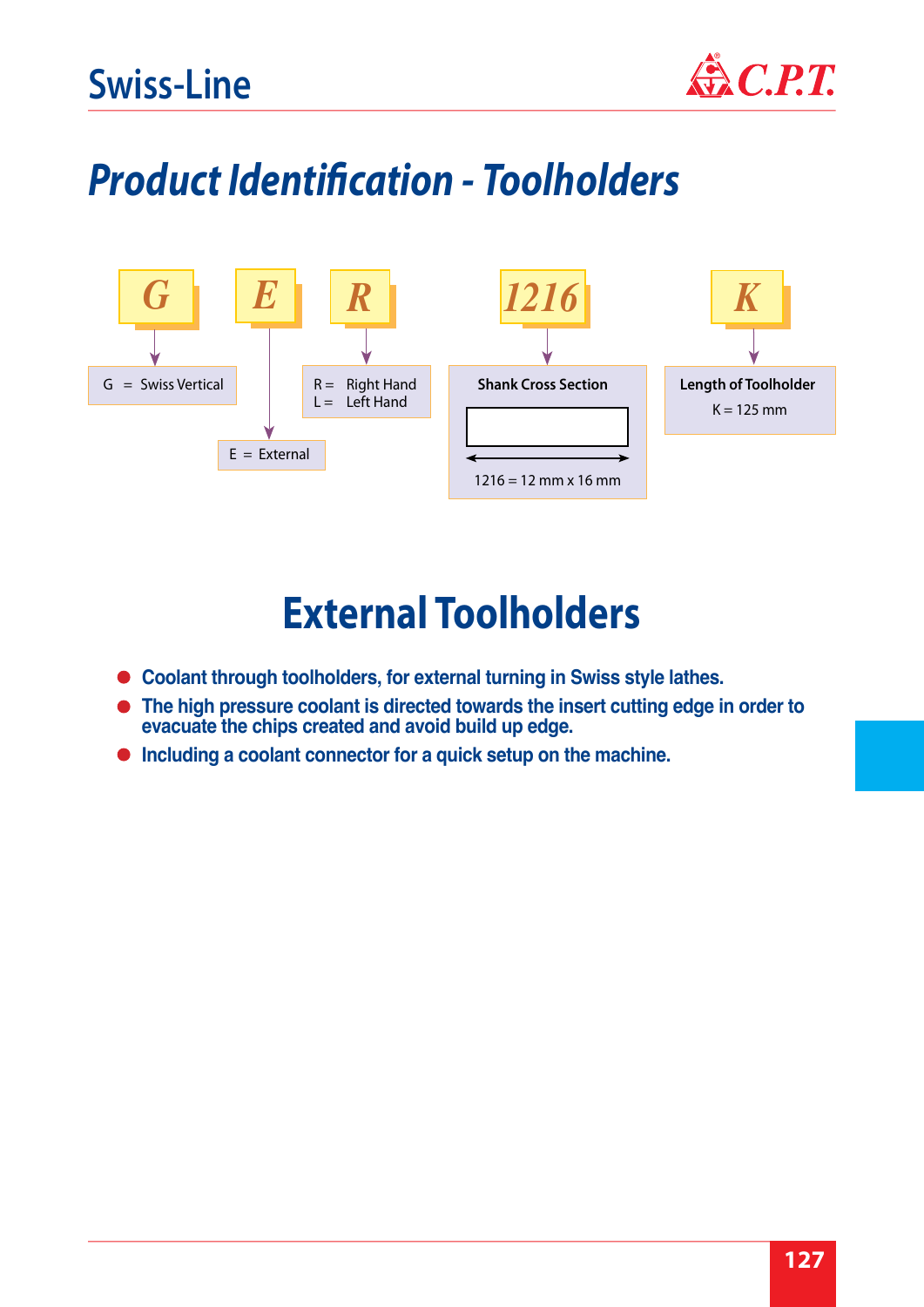



#### **Right hand**

| <b>Ordering Code</b> | B  | н  | L١                       |     |    | F1 | H1       | Insert<br><b>Screw</b> | Torx<br>Key     | <i>*Coolant</i><br>connector      |
|----------------------|----|----|--------------------------|-----|----|----|----------|------------------------|-----------------|-----------------------------------|
| <b>** GER 0816 K</b> | 16 | 8  | 17                       | 125 | 8  | 16 | 8        | S <sub>21</sub>        | K <sub>21</sub> | $\blacksquare$                    |
| <b>GER 1016 K</b>    | 16 | 10 | 17                       | 125 | 10 | 16 | 6        | S <sub>21</sub>        | K <sub>21</sub> | $\varnothing$ 4 / $\varnothing$ 6 |
| <b>GER 1216 K</b>    | 16 | 12 | 17                       | 125 | 12 | 16 | 4        | S <sub>21</sub>        | K <sub>21</sub> | Ø4/Ø6                             |
| <b>GER 1616 K</b>    | 16 | 16 | $\overline{\phantom{a}}$ | 125 | 16 | 16 | $\Omega$ | S <sub>21</sub>        | K <sub>21</sub> | Ø4 / Ø6                           |
| <b>GER 2020 K</b>    | 20 | 20 | $\overline{\phantom{a}}$ | 125 | 20 | 20 | 0        | S <sub>21</sub>        | K <sub>21</sub> | Ø4/Ø6                             |
| <b>GER 2525 M</b>    | 25 | 25 | $\overline{\phantom{a}}$ | 150 | 25 | 25 | $\Omega$ | S <sub>21</sub>        | K <sub>21</sub> | Ø4/Ø6                             |

\* Diameter of coolant pipe

\*\* Without coolant

#### **Left hand**

| <b>Ordering Code</b> | B  | н  | L1             |     | F  | F1 | H <sub>1</sub> | Insert<br><b>Screw</b> | Torx<br>Key     | <i>*Coolant</i><br>connector |
|----------------------|----|----|----------------|-----|----|----|----------------|------------------------|-----------------|------------------------------|
| <b>** GEL 0816 K</b> | 16 | 8  | 17             | 125 | 8  | 16 | 8              | S <sub>21</sub>        | K <sub>21</sub> | -                            |
| <b>GEL 1016 K</b>    | 16 | 10 | 17             | 125 | 10 | 16 | 6              | S <sub>21</sub>        | K <sub>21</sub> | Ø4/Ø6                        |
| <b>GEL 1216 K</b>    | 16 | 12 | 17             | 125 | 12 | 16 | 4              | S <sub>21</sub>        | K <sub>21</sub> | Ø4/Ø6                        |
| <b>GEL 1616 K</b>    | 16 | 16 | $\blacksquare$ | 125 | 16 | 16 | 0              | S <sub>21</sub>        | K <sub>21</sub> | Ø4/Ø6                        |
| <b>GEL 2020 K</b>    | 20 | 20 | $\blacksquare$ | 125 | 20 | 20 | 0              | S <sub>21</sub>        | K <sub>21</sub> | Ø4/Ø6                        |
| <b>GEL 2525 M</b>    | 25 | 25 | $\blacksquare$ | 150 | 25 | 25 | 0              | S <sub>21</sub>        | K <sub>21</sub> | Ø4/Ø6                        |

\* Diameter of coolant pipe

\*\* Without coolant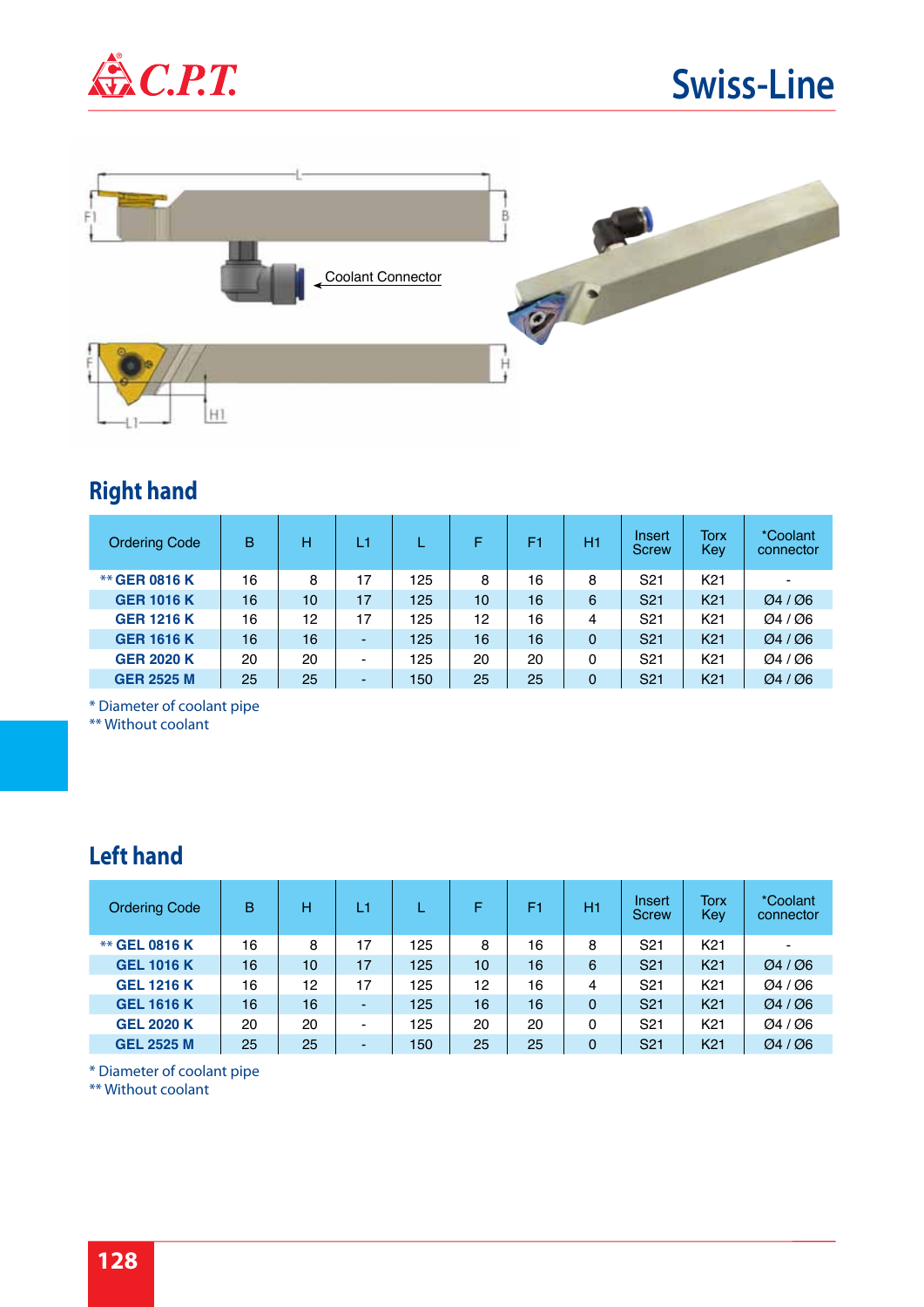

### *Grooving - Parting Off - Turning - Profiling - Threading Working Method*